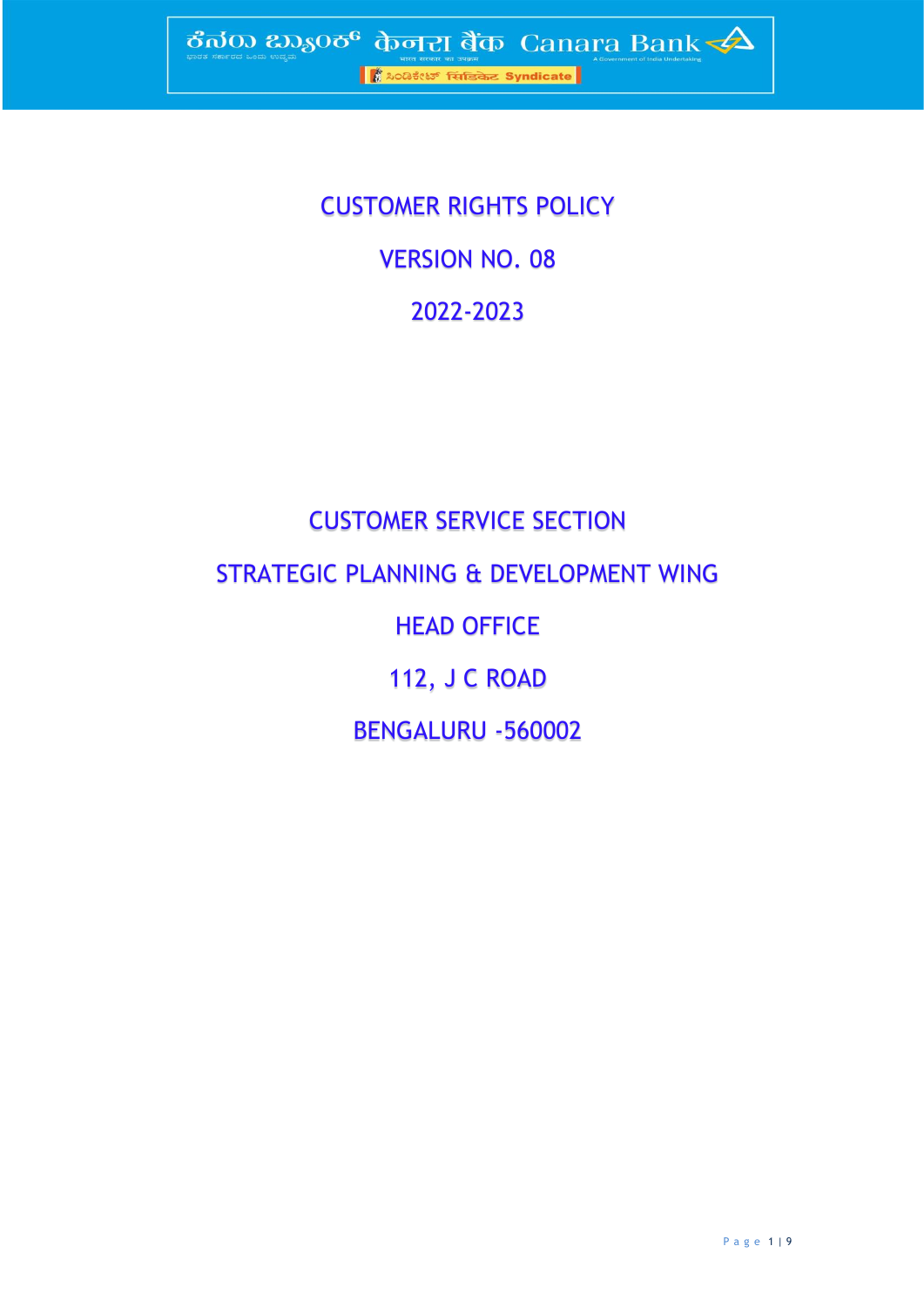## **CUSTOMER RIGHTS POLICY OF THE BANK FOR THE YEAR 2022-23**

## INDEX

| SL <sub>NO</sub> . | <b>CONTENTS</b>                                                                                                              | <b>PAGE NO</b> |
|--------------------|------------------------------------------------------------------------------------------------------------------------------|----------------|
|                    | A. Objectives                                                                                                                | 3              |
|                    | B. Five Principles of the Customer Rights Policy                                                                             |                |
| 1                  | Right to Fair Treatment                                                                                                      | 3              |
| $\overline{2}$     | Right to Transparency, Fair and Honest Dealing                                                                               | 4              |
| $\mathbf{3}$       | <b>Right to Suitability</b>                                                                                                  | 7              |
| 4                  | Right to Privacy                                                                                                             | 7              |
| 5                  | Right to Grievance Redress and Compensation                                                                                  | 8              |
|                    | C. Compliance/ Monitoring of Implementation of the<br>Policies - to be complied with by all Branches/ Offices of<br>the Bank | g              |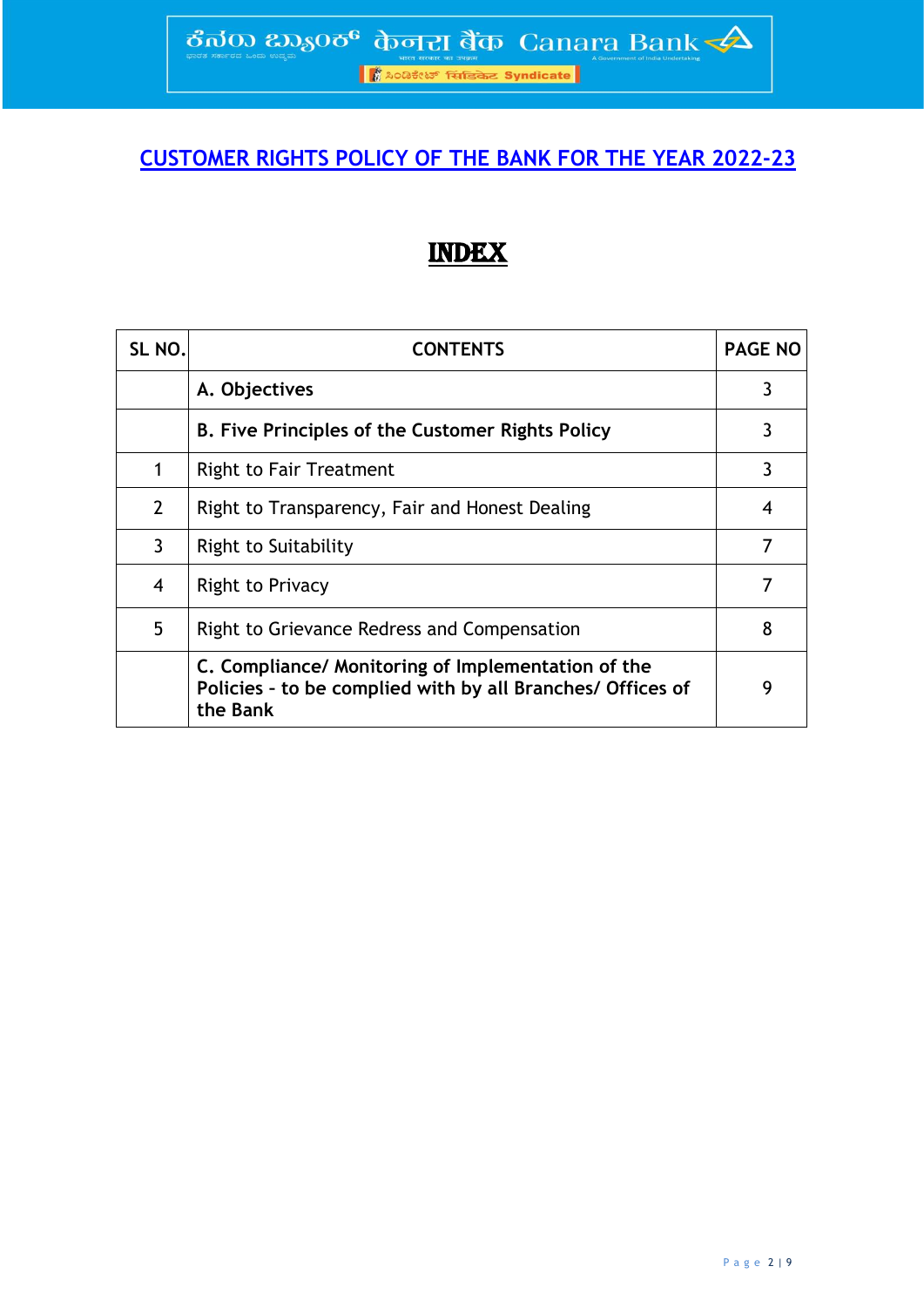ठैत $\rm{d}$ 0)  $\rm{d}$ 20 $\rm{d}$ 5 $\rm{d}$   $\rm{d}$   $\rm{d}$   $\rm{d}$   $\rm{d}$   $\rm{d}$   $\rm{d}$   $\rm{d}$   $\rm{d}$   $\rm{d}$   $\rm{d}$   $\rm{d}$   $\rm{d}$   $\rm{d}$   $\rm{d}$   $\rm{d}$   $\rm{d}$   $\rm{d}$   $\rm{d}$   $\rm{d}$   $\rm{d}$   $\rm{d}$   $\rm{d}$   $\rm{d}$ 

<mark>। हैं</mark> ೩೦ಡಿಕೇಟ್ सिंडिकेट Syndicate

### **CUSTOMER RIGHTS POLICY FOR THE YEAR 2022-2023**

#### **A. OBJECTIVES:**

Customer protection is an integral aspect of financial inclusion. The following comprehensive Customer Rights Policy based on domestic experience and global best practices is brought out to enhance such protection.

The Customer Rights Policy enshrines basic rights of the customers of the Banks regulated by the Reserve Bank of India. It spells out the rights of the customer and also the responsibilities of the Bank. The Policy applies to all products and services offered by the Bank or its agents, whether provided across the counter, over phone, by post, through interactive electronic devices, on internet or by any other method.

Reserve Bank of India has formulated a draft copy of the Customer Rights Policy during 2015 and our Bank had adopted the Customer Rights Policy since July 2015, after effecting necessary modifications in the draft policy of RBI, in tune with the systems and procedures of our Bank. The policy is based on five principles and the main features of the policy are as below:

#### **B. FIVE PRINCIPLES OF CUSTOMER RIGHTS POLICY:**

#### **1. Right to Fair Treatment**

Both the customer and the Bank have a right to be treated with courtesy. The customer shall not be unfairly discriminated against on grounds such as gender, age, religion, caste and physical ability when offering and delivering financial products. In pursuance of the above right, Bank will –

- i) Promote good and fair Banking practices by setting minimum standards in all dealings with the customers.
- ii) Promote a fair and equitable relationship between the Bank and the customer.
- iii) Train Bank staff attending to the customers, adequately and appropriately.
- iv) Ensure that staff members attend to customers and their business promptly and courteously.
- v) Treat all customers fairly and not discriminate against any customer on grounds such as gender, age, religion, caste, literacy, economic status physical ability, etc. Bank may, however, have special schemes or products which are specifically designed for members of a target market group or may use defensible, commercially acceptable economic rationale for customer differentiation. Bank may also have schemes or products as part of an affirmative action such as for women or backward classes. Such schemes/ products will not amount to unfair discrimination. The rationale for such special schemes or terms will be explained by Bank wherever required.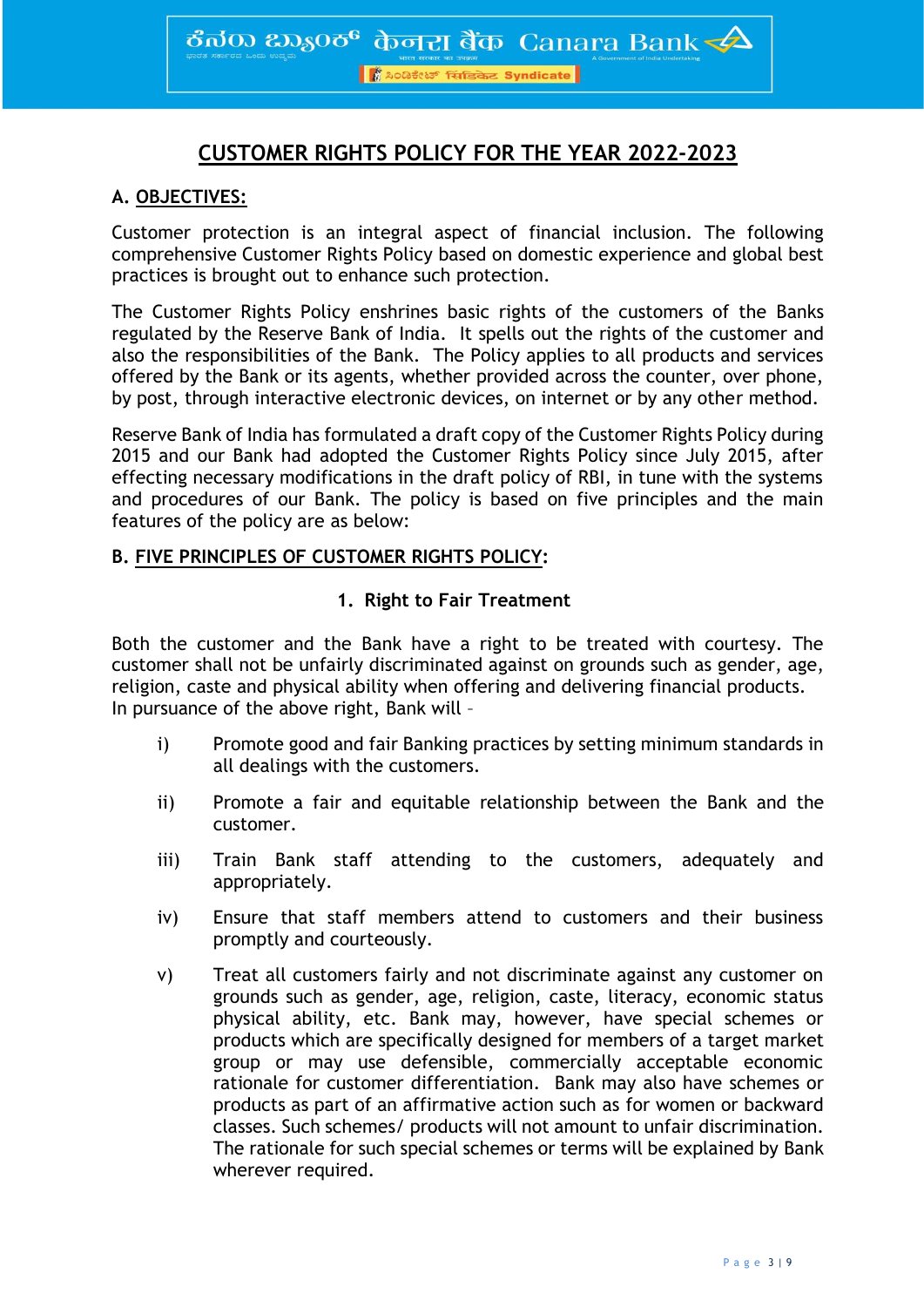ठैत $\rm{so}$   $\rm{z}$ छ $\rm{so}$  केनरा बैंक  $\rm{Canara}$  Bank  $\blacktriangle$ 

- । सैं 2003 स्थितिकेट Syndicate
- vi) Ensure that the above principle is applied while offering all products and services.
- vii) Ensure that the products and services offered are in accordance with relevant laws and regulations.

While it shall be the endeavour of the Bank to provide their customers with hassle free and fair treatment, Bank would expect their customers to behave courteously and honestly in their dealings with the Bank.

 viii) It is observed that in many cases, there is a lapse on the part of the customers in protecting their information regarding account, passwords, Card and PIN etc.

In view of the above, customers are advised to ensure the following:

- a) Maintaining passwords and PIN numbers secrecy
- b) Ensuring safety of Credit and Debit cards
- c) Proper usage of cheques and safe custody of unused cheques
- d) Not disclosing cards/ accounts information
- e) Registering of Mobile number and e-mail ID for getting alerts for transactions
- f) Informing the Bank at designated numbers immediately in case of loss of cards
- ix) It shall also be the Bank's endeavour to encourage their customers to approach the Bank's internal grievance redressal machinery and approach alternate forum only after exhausting all the remedies available under Bank's internal grievance redressal mechanism that is, the Branch Head, Regional Office, Circle Office and then finally Head Office.

It may please be noted that there is an office of Internal Ombudsman at the Bank's apex level of internal grievance redressal system (a retired Senior Executive of the rank of General Manager from another Bank) to whom the Bank is required to internally escalate all complaints for final decision/ reexamination where the complaint is either rejected or only partial relief is provided.

#### **2. Right to Transparency, Fair and Honest Dealing**

The financial services provider (Bank) shall make every effort to ensure that the contracts or agreements it frames are transparent, easily understood by and well communicated to the common person. The product's price, the associated risks, the terms and conditions that govern use over the product's life cycle and the responsibilities of the customer and financial service provider, should be clearly disclosed. The customer should not be subject to unfair business or marketing practices, coercive contractual terms or misleading representations. Over the course of their relationship, the financial services provider cannot threaten the customer with physical harm, exert undue influence, or engage in blatant harassment.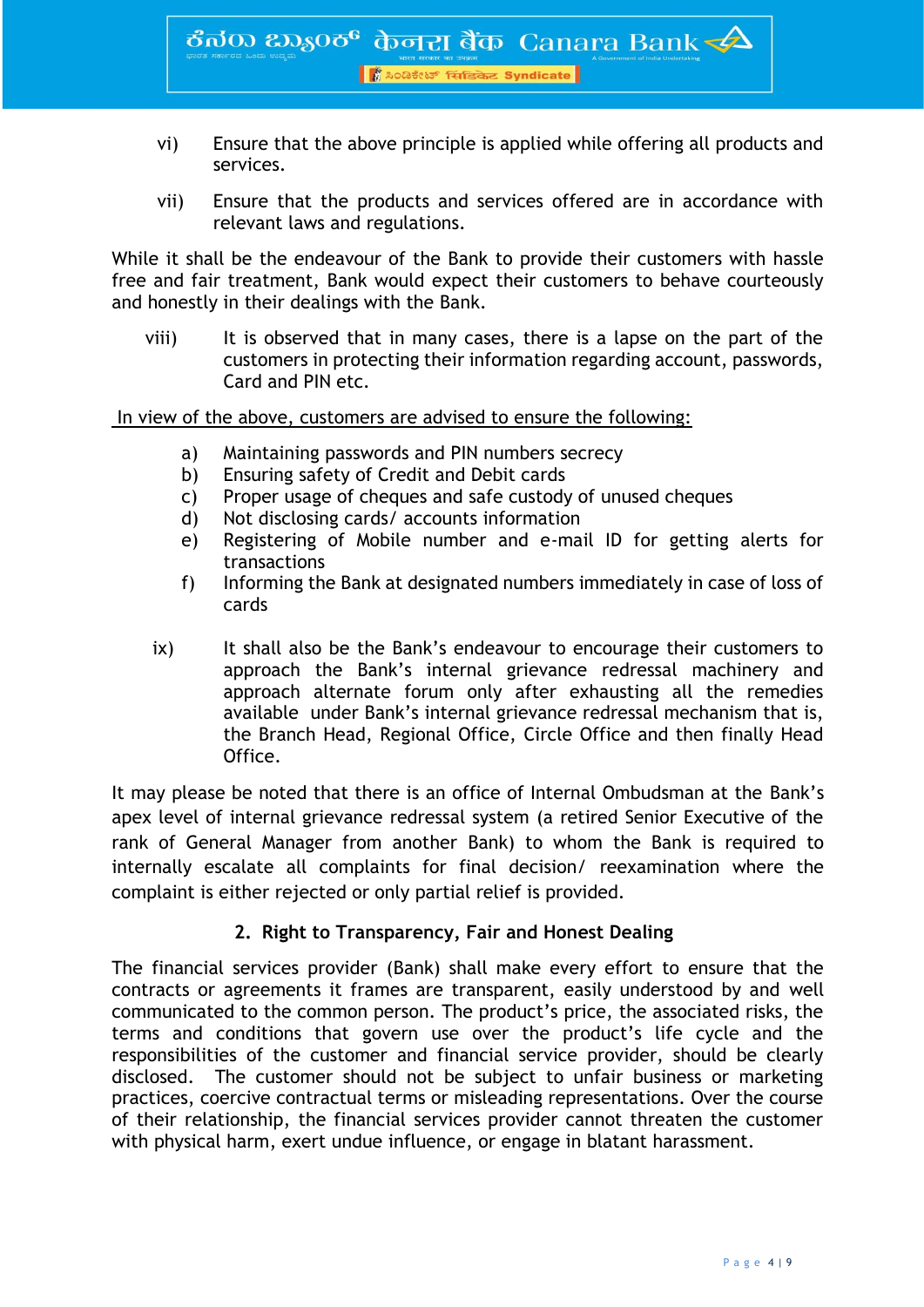In pursuance of the above right, the Bank will –

- i) Ensure complete transparency so that the customer can have a better understanding of what he or she can reasonably/ fairly expect from the Bank. While maintaining transparency, it shall be ensured by the Bank that no confidential matters will be disclosed.
- ii) Ensure that the Bank's dealings with the customer rest on ethical principles of equity, integrity and transparency;
- iii) Provide customers with clear information about its products and services, terms and conditions, and the interest rates/ service charges in simple and easily understandable language, and with sufficient information so that the customer could be reasonably expected to make an appropriate and informed choice of product;
- iv) Ensure that all terms and conditions are fair and set out the respective rights, liabilities and obligations clearly and as far as possible in plain and simple language;
- v) Make known the key risks associated with the product as well as any features that may especially disadvantage the customer. Most Important Terms and Conditions (MITC) associated with the product or service will be clearly brought to the notice of the customer while offering the product. In general, it will be ensured that such terms will not inhibit a customer's future choice.
- vi) Provide information on interest rates, fees and charges either on the Notice Board in the branches or website or through help-lines or help-desk and where appropriate the customer will be informed directly;
- vii) Display the tariff Schedule on their website and a copy of it will be made available at every branch for customer's perusal. Also will display in its branches a notice about the availability of the Tariff Schedule at the branch;
- viii) Give details in our Tariff Schedule, of all charges, if any, applicable to the products and services chosen by customer;
- ix) Inform the customer of any change in the terms and conditions through the website and Notice board of the Bank as and when the revised terms and conditions become effective.
- x) Ensure that such changes are only with prospective effect and the information to the customer is given as and when the changes become effective. The provision for giving 30 days on making any adverse changes may be made with the following provisions;
	- a) Notice shall be issued on effecting the adverse changes and not on prior basis.
	- b) The customer shall be given 60 days time to opt out/ close the account.
	- c) In case the customer opts out/ closes the account within the period of 60 days, for such period, the revised charge/ interest will be applied.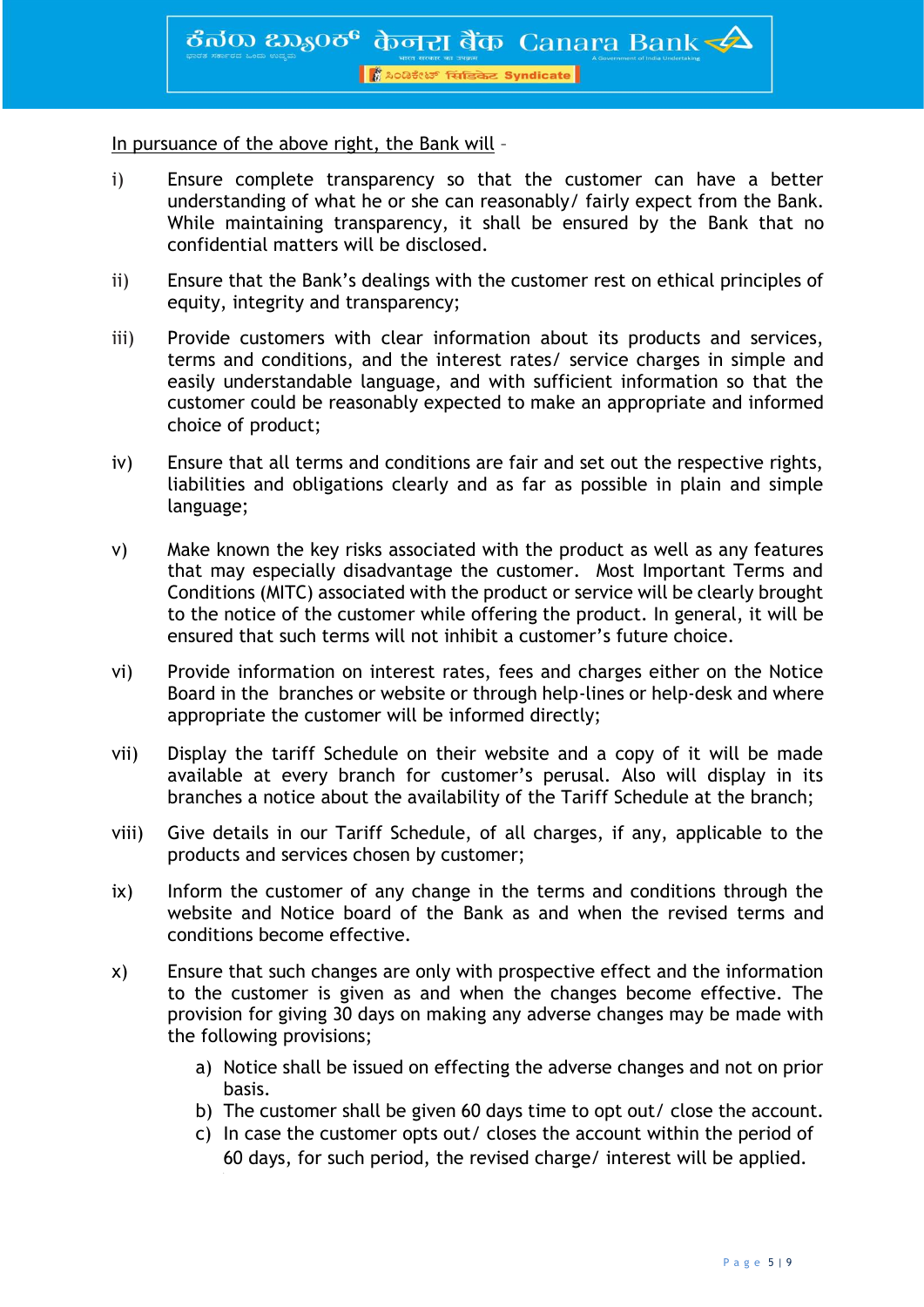ठैत $\rm{so}$   $\rm{z}$ क $\rm{o}$ ठ $\rm{e}$   $\,$  केनरा बैंक  $\,$  Canara Bank $\,\prec\!\!\Delta$ 

<mark>। हैं</mark> ೩೦ಡಿಕೇಟ್ सिंडिकेट Syndicate

- xi) Provide information about the penalties leviable in case of non-observance/ breach of any of the terms and conditions governing the product/ services chosen by the customer;
- xii) Display on public domain the Banks' Policies on Deposits, Cheque Collection, Grievance Redressal, Compensation and Collection of Dues and Security Repossession;
- xiii) Make every effort to ensure that staff dealing in a particular product is properly trained to provide relevant information to customers fully, correctly and honestly:
- xiv) Ensure to communicate to the applicant within a reasonable time period as decided by the Bank about the acceptance/ non-acceptance of applications submitted for availing a product/ service and convey in writing the reasons for not accepting/ declining the application. Such period will be notified in the Bank's website and also in the application of the particular product or service.
- xv) Communicate unambiguously the information about
	- a. Discontinuation of particular products
	- b. Relocation of their offices
	- c. Changes in working hours
	- d. Change in telephone numbers
	- e. Closure of any office or branch

With advance notice of at least 30 days. Also affirms that disclosure of information is an on-going process through the life-cycle of the product/ relationship and will be diligently followed by them. Ensure to use all possible channels of communication, including web-site, to ensure that information on all changes are made known to the customer upfront;

- xvi) Advise the customer at the time of selling the product of the rights and obligations embedded in law and/ or Banking regulation including the need to report any critical incidents that the customer suspect, discover or encounter;
- xvii) The Bank's staff members shall, when approached by the customer for availing a product or service, provide all relevant information related to their product/ service to enable the customer to make an informed decision
- xviii) Not terminate a customer relationship without giving reasonable or contractual prior notice to the customer;
- xix) Assist the customer in all available ways for managing his/ her account, financial relationship by providing regular inputs in the Bank's realms such as account statements/ passbooks, alerts, timely information about the product's performance, term deposits maturity etc.;
- xx) Ensure that all marketing and promotional material is clear and not misleading;
- xxi) Not threaten the customer with physical harm, exert influence or engage in behavior that would reasonably be construed as unwarranted harassment. Ensure adherence only to the normal appropriate business practices.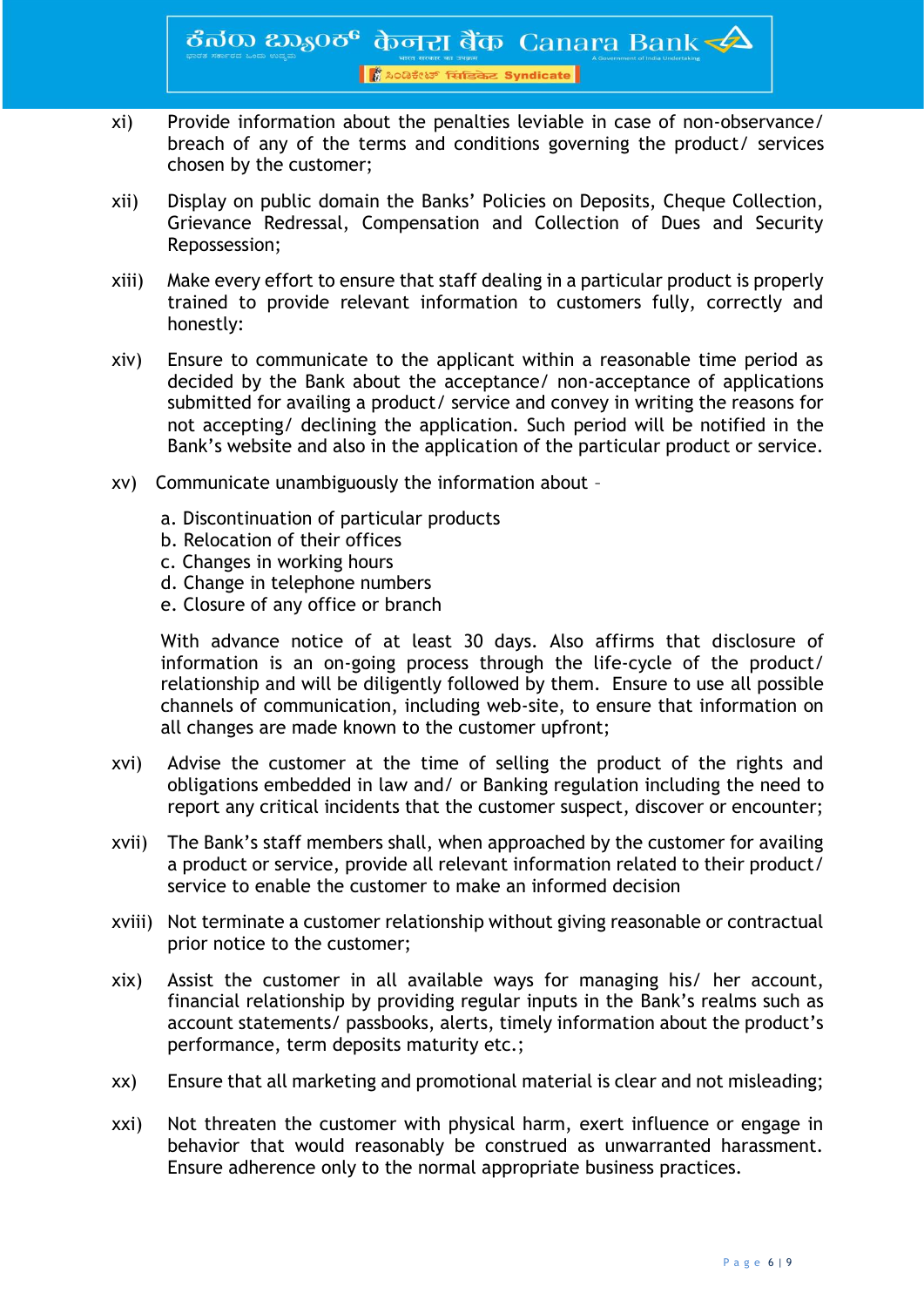ठैत $\rm{d}$ 00  $\rm{z}$ 030ठ $\rm{^6}$  केनरा बैंक Canara Bank  $\blacktriangle$ । ।<br>दी ೩०८३९४७ सिंडिकेट Syndicate

xxii) Ensure that the fees and charges on products/services and its structure are reasonable.

#### **3. Right to Suitability**

The products offered should be appropriate to the needs of the customer and based on an assessment of the customer's financial circumstances and understanding.

In pursuance of the above Right, the Bank will –

- i) Ensure that it has a Board approved policy for assessing suitability of products for customers prior to sale;
- ii) Endeavour to make sure that the product or service sold or offered is appropriate to the customer's needs and not inappropriate to the customer's financial standing and understanding based on the assessment made by it.
- iii) Sell third party products only if it is authorized to do so, after putting in place a Board approved policy for marketing and distributing third party financial products;
- iv) Not compel a customer to subscribe to any third party products as a quid-proquo for any service availed from the Bank;
- v) Ensure that the products being sold or service being offered, including third party products, are in accordance with extant rules and regulations;
- vi) Inform the customer about his responsibility to promptly and honestly provide all relevant and reasonable information that is sought by Bank to enable them to determine the suitability of the product to the customer.

#### **4. Right to Privacy**

Customers' personal information should be kept confidential unless they have offered specific consent to the financial services provider or such information is required to be provided under the law or it is provided for a mandated business purpose (for example, to credit information companies). The customer should be informed upfront about likely mandated business purposes. Customers have the right to protection from all kinds of communications, electronic or otherwise, which infringe upon their privacy.

In pursuance of the above Right, Bank will -

- i) Treat customer's personal information as private and confidential (even when the customer is no longer Banking with us), and, as a general rule, not disclose such information to any other individual/ institutions including its subsidiaries/ associates, tie-up institutions etc. for any purpose unless:
	- a) The customer has authorized such disclosure explicitly in writing
	- b) Disclosure is compelled by law/ regulation;
	- c) Bank has a duty to the public to disclose i.e. in public interest
	- d) Bank has to protect its interests through disclosure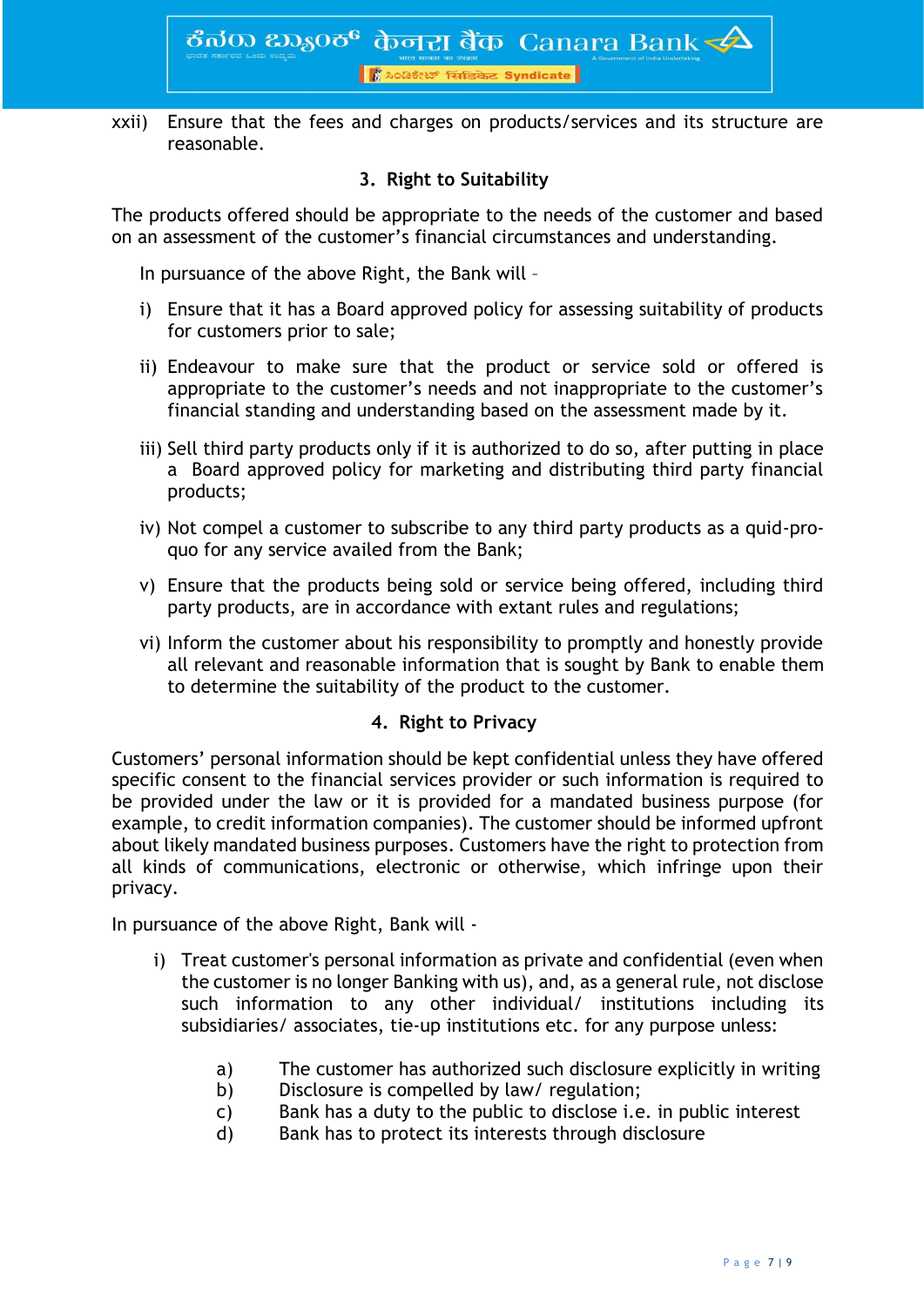- e) It is for a regulatory mandated business purpose such as disclosure of default to credit information companies or debt collection agencies
- ii) Ensure such likely mandated disclosures be communicated immediately to the customer in writing.
- iii) Shall not use or share customer's personal information for marketing purpose, unless the customer has specifically authorized it;
- iv) Shall adhere to Telecom Commercial Communications Customer Preference Regulations, 2010 (National Customer Preference Registry) issued by Telecom Regulatory Authority of India, while communicating with customers.

#### **5. Right to Grievance Redress and Compensation**

The customer has a right to hold the financial services provider accountable for the products offered and to have a clear and easy way to have any valid grievances redressed. The provider should also facilitate redress of grievances stemming from its sale of third party products. The financial services provider must communicate its policy for compensating mistakes, lapses in conduct, as well as Non- Performance or delays in performance, whether caused by the provider or otherwise. The policy must lay out the rights and duties of the customer when such events occur.

In pursuance of the above Right, Bank will –

- i) deal sympathetically and expeditiously with all things that go wrong;
- ii) correct mistakes promptly;
- iii) cancel any charge that has been applied wrongly and by mistake;
- iv) Compensate the customer for any direct financial loss that might have been incurred by the customer due to its lapses.

The Bank will also –

- i) Place in public domain its Customer Grievance Redressal Policy, including the grievance redressal procedure available for the customer;
- ii) Place in public domain the compensation policy for delays/ lapses in conducting / settling customer transactions within the stipulated time and in accordance with the agreed terms of contract;
- iii) Ensure to have a robust and responsive grievance redressal procedure and clearly indicate the grievance resolution authority who shall be approached by the customer.
- iv) Make grievance redressal mechanism easily accessible to customers;
- v) Advise the customer about how to make a complaint, to whom such a complaint is to be made, when to expect a reply and what to do if the customer is not satisfied with the outcome;
- vi) Display name, address and contact details of the Grievance Redressal Authority/ Nodal Officer. The time limit for resolution of complaints will be clearly displayed/ accessible at all service delivery locations;